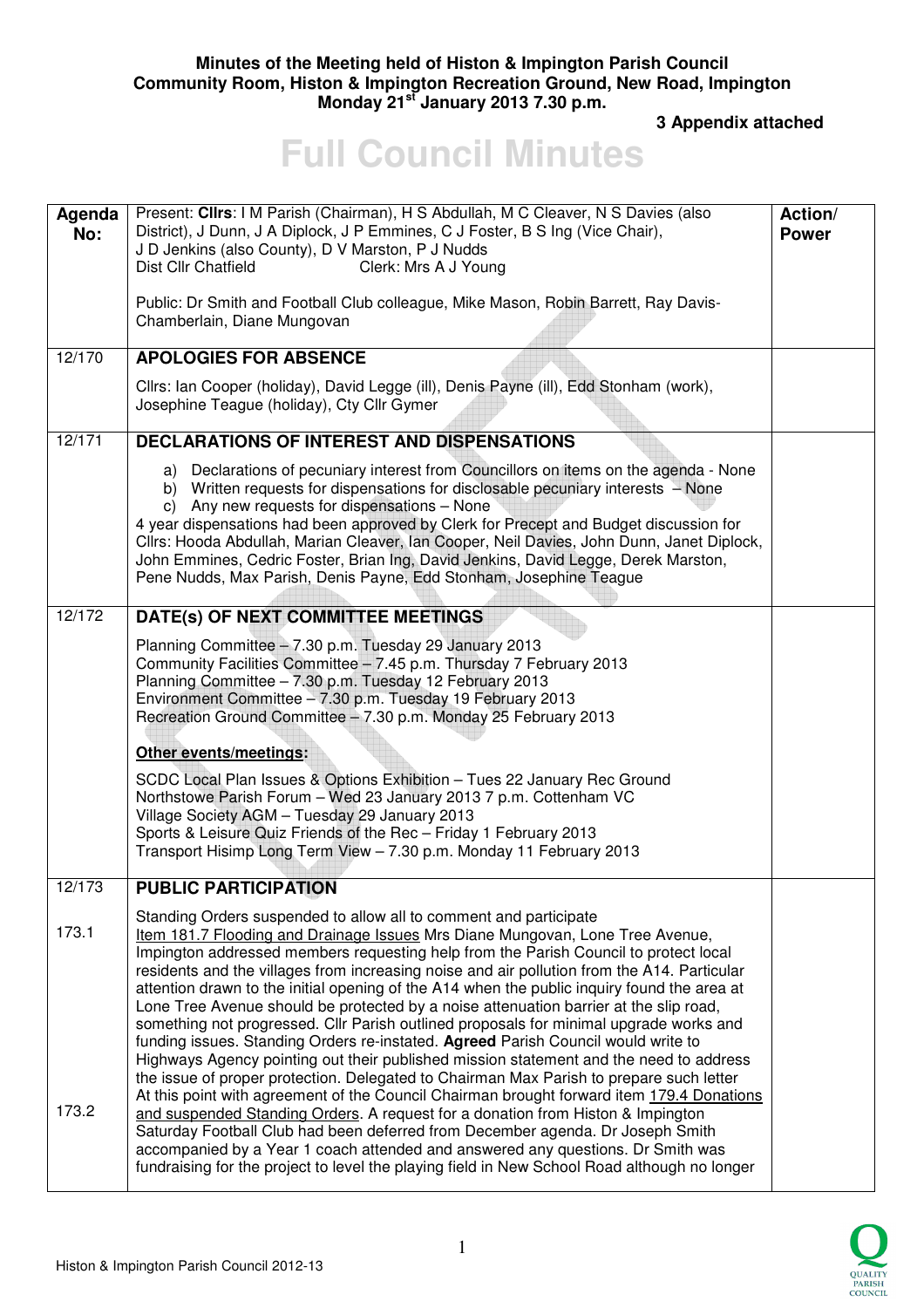| 173.3                            | involved with the club. He outlined donations and grants amounting to £2250 already<br>received leaving a £800 shortfall on a local quote received and other planned uses for the<br>land once levelled resulting in what he felt was a legacy for the children of the village and<br>the school. Following questions including on:<br>Land ownership<br>Position of the Academy School<br>$\bullet$<br>• Volunteer possibilities<br>the Council accepted the deadline difficulties for ground work and acknowledged the good<br>work carried out on fundraising so far. Standing Orders re-instated. Proposals to donate<br>£400, to match fund any donation from the Academy, and to loan money to the Group were<br>withdrawn after a proposal by Cllr Emmines, seconded Cllr Cleaver, 9 in favour, 2<br>abstentions and <b>agreed</b> that Histon & Impington Parish Council in accordance with its<br>powers under sections 137 and 139 of the Local Government Act 1972, should incur<br>the following expenditure which, in the opinion of the Council, is in the interests of the area<br>or its inhabitants and will benefit them in a manner commensurate with the expenditure:-<br>"to donate £300 to the Histon & Impington Football Club from donations budget and<br>agreed. Chairman did not vote. Dr Smith and his colleague left the meeting<br>At the point with agreement of the Council Chairman brought item 181.7 Flooding and the<br><b>Environment Agency's Objectives and suspended Standing Orders. Mr Robin Barrett</b><br>addressed the Council on the issue of the Cambridgeshire's strategy for Local Flood Risk<br>Management and the response by the Parish Council. Attached paper (Appendix 1) sets<br>out Mr Barrett's comments and pleas to the Council to ensure flows of surface water are<br>not obstructed by development. Mike Mason former Parish Councillor and former Drainage<br>Board Member outlined personal concerns over discharge of foul drainage from the SAICA<br>Site and effect on Kay Hitch Way residents and the Home Close pumping station. Flooding<br>in the High Street (toy shop area) also highlighted. Members outlined mitigation works<br>planned at the Brook and possible clearance work under culvert at School. Standing<br>Orders re-instated, and <b>agreed</b> to formally set up a cross-committee group from Planning,<br>Highways and Environment Committees to meet with other interested parties to make<br>representations to appropriate authorities. Cllrs Legge, Payne and Nudds were requested<br>to organise the group and its membership. Noted the issues should be included in the<br>Planning Committees response to be prepared on SCDC Issues & Options 2 consultation | <b>LGA 1972</b><br>S137<br>DNL/DWP/<br><b>PJN</b> |
|----------------------------------|-------------------------------------------------------------------------------------------------------------------------------------------------------------------------------------------------------------------------------------------------------------------------------------------------------------------------------------------------------------------------------------------------------------------------------------------------------------------------------------------------------------------------------------------------------------------------------------------------------------------------------------------------------------------------------------------------------------------------------------------------------------------------------------------------------------------------------------------------------------------------------------------------------------------------------------------------------------------------------------------------------------------------------------------------------------------------------------------------------------------------------------------------------------------------------------------------------------------------------------------------------------------------------------------------------------------------------------------------------------------------------------------------------------------------------------------------------------------------------------------------------------------------------------------------------------------------------------------------------------------------------------------------------------------------------------------------------------------------------------------------------------------------------------------------------------------------------------------------------------------------------------------------------------------------------------------------------------------------------------------------------------------------------------------------------------------------------------------------------------------------------------------------------------------------------------------------------------------------------------------------------------------------------------------------------------------------------------------------------------------------------------------------------------------------------------------------------------------------------------------------------------------------------------------------------------------------------------------------------------------------------------------------------------------------------------------------------------------------------------------------------------------|---------------------------------------------------|
| 12/174                           | TO APPROVE MINUTES OF THE MEETING HELD 17 December 2012                                                                                                                                                                                                                                                                                                                                                                                                                                                                                                                                                                                                                                                                                                                                                                                                                                                                                                                                                                                                                                                                                                                                                                                                                                                                                                                                                                                                                                                                                                                                                                                                                                                                                                                                                                                                                                                                                                                                                                                                                                                                                                                                                                                                                                                                                                                                                                                                                                                                                                                                                                                                                                                                                                           |                                                   |
|                                  | Proposed Cllr Cleaver, seconded Cllr Ing, all in favour to accept as a true record of the<br>meeting                                                                                                                                                                                                                                                                                                                                                                                                                                                                                                                                                                                                                                                                                                                                                                                                                                                                                                                                                                                                                                                                                                                                                                                                                                                                                                                                                                                                                                                                                                                                                                                                                                                                                                                                                                                                                                                                                                                                                                                                                                                                                                                                                                                                                                                                                                                                                                                                                                                                                                                                                                                                                                                              |                                                   |
| 12/175                           | <b>MATTERS ARISING FROM PREVIOUS MEETING</b>                                                                                                                                                                                                                                                                                                                                                                                                                                                                                                                                                                                                                                                                                                                                                                                                                                                                                                                                                                                                                                                                                                                                                                                                                                                                                                                                                                                                                                                                                                                                                                                                                                                                                                                                                                                                                                                                                                                                                                                                                                                                                                                                                                                                                                                                                                                                                                                                                                                                                                                                                                                                                                                                                                                      |                                                   |
| 175.1<br>175.2<br>175.3<br>175.4 | Meeting held 19 November 2012:<br>Item 141.1 HICOP licence now signed. A planting ceremony was due 23 February 2013.<br>Cllr Parish to attend officially<br>Item 143.2 Police any reports copied to all. Cllrs Nudds and Parish attended Police Liaison<br>meeting 8 January 2013. Cllr Parish undertook to provide written report. Noted a list of<br>graffiti areas being collated by Cllr Nudds<br>Item 143.9 Photocopier Copier IT Kyocera installed<br>Item 153.5 Newsletter date postponed pending article on Precept request                                                                                                                                                                                                                                                                                                                                                                                                                                                                                                                                                                                                                                                                                                                                                                                                                                                                                                                                                                                                                                                                                                                                                                                                                                                                                                                                                                                                                                                                                                                                                                                                                                                                                                                                                                                                                                                                                                                                                                                                                                                                                                                                                                                                                               | <b>IMP</b><br><b>IMP/PJN</b>                      |
|                                  | Meeting held 17 December 2012: None                                                                                                                                                                                                                                                                                                                                                                                                                                                                                                                                                                                                                                                                                                                                                                                                                                                                                                                                                                                                                                                                                                                                                                                                                                                                                                                                                                                                                                                                                                                                                                                                                                                                                                                                                                                                                                                                                                                                                                                                                                                                                                                                                                                                                                                                                                                                                                                                                                                                                                                                                                                                                                                                                                                               |                                                   |
| 12/176.1                         | <b>VACANCY &amp; CO-OPTION TO PARISH COUNCIL</b>                                                                                                                                                                                                                                                                                                                                                                                                                                                                                                                                                                                                                                                                                                                                                                                                                                                                                                                                                                                                                                                                                                                                                                                                                                                                                                                                                                                                                                                                                                                                                                                                                                                                                                                                                                                                                                                                                                                                                                                                                                                                                                                                                                                                                                                                                                                                                                                                                                                                                                                                                                                                                                                                                                                  |                                                   |
| 176.1                            | To fill vacancy on Parish Council for Histon Ward by co-option, if nomination/s received.<br>To note resignation of Alison Turnbull, vacancy advertisement process in place                                                                                                                                                                                                                                                                                                                                                                                                                                                                                                                                                                                                                                                                                                                                                                                                                                                                                                                                                                                                                                                                                                                                                                                                                                                                                                                                                                                                                                                                                                                                                                                                                                                                                                                                                                                                                                                                                                                                                                                                                                                                                                                                                                                                                                                                                                                                                                                                                                                                                                                                                                                       | Next agenda                                       |
| 176.2                            | To fill vacancies on Committees: Recreation Ground Committee (2); Youth Committee<br>(2); Planning Committee (2)<br>Vacancies on other bodies: Manor Park and Public Art Working Parties                                                                                                                                                                                                                                                                                                                                                                                                                                                                                                                                                                                                                                                                                                                                                                                                                                                                                                                                                                                                                                                                                                                                                                                                                                                                                                                                                                                                                                                                                                                                                                                                                                                                                                                                                                                                                                                                                                                                                                                                                                                                                                                                                                                                                                                                                                                                                                                                                                                                                                                                                                          | Next agenda                                       |
| 176.3                            | Police Panel Representation and Role Noted representative members for Histon &<br>Impington Parish Council as Cllr Emmines and Teague. Cllr Parish suggested an agreed<br>list of issues should be drawn up by the Parish Council in line with most other Councils,<br>giving a more co-ordinated approach                                                                                                                                                                                                                                                                                                                                                                                                                                                                                                                                                                                                                                                                                                                                                                                                                                                                                                                                                                                                                                                                                                                                                                                                                                                                                                                                                                                                                                                                                                                                                                                                                                                                                                                                                                                                                                                                                                                                                                                                                                                                                                                                                                                                                                                                                                                                                                                                                                                        |                                                   |

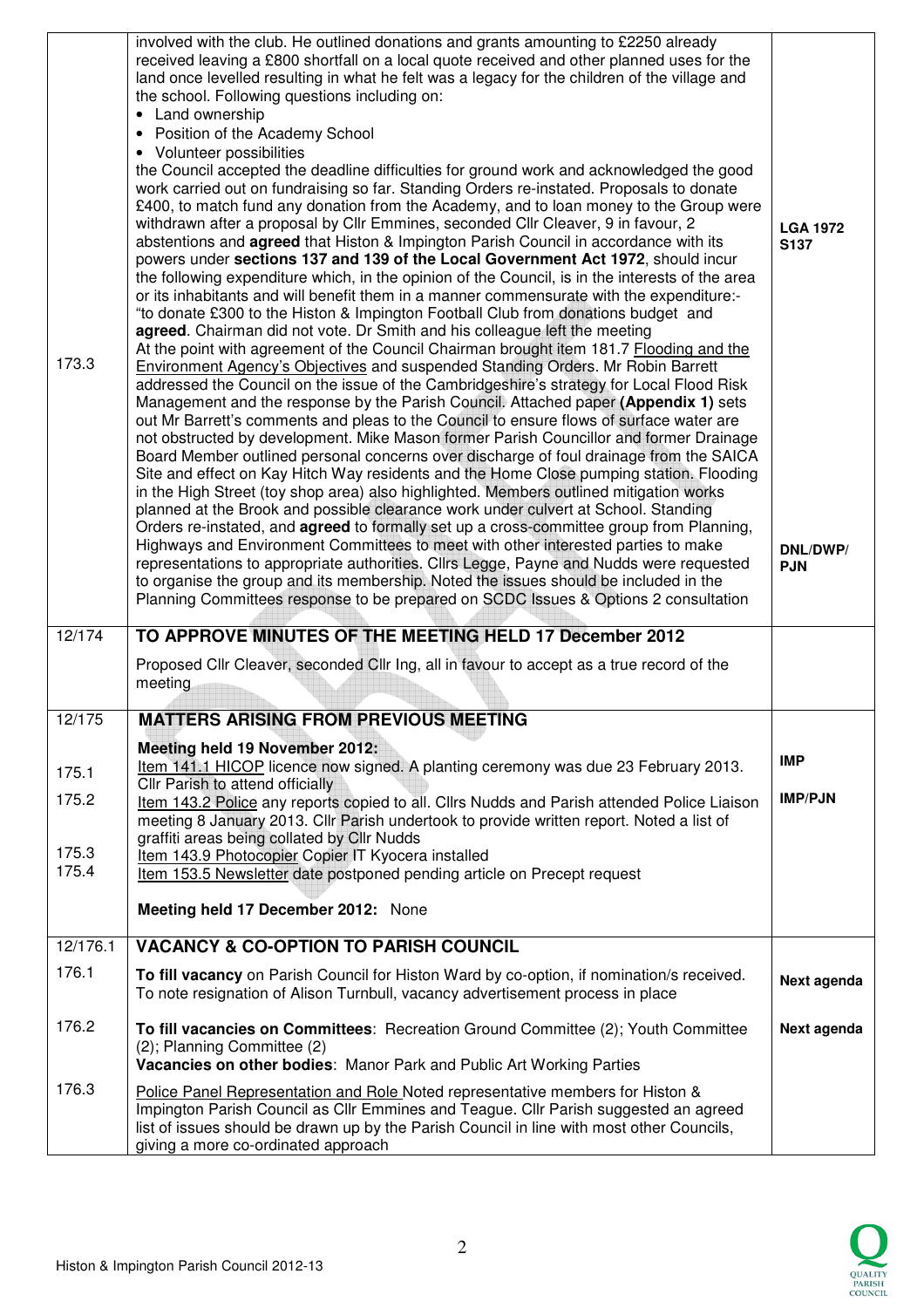| 12/177                           | <b>TO RECEIVE REPORTS</b>                                                                                                                                                                                                                                                                                                                                                                                                                                                                                                                                                                                                                                                                                                                                                                                                                                                                                                                                                                                                                                                                                                                                                                                                                                                                                                                                                                                                                                                                                                 |                                                  |
|----------------------------------|---------------------------------------------------------------------------------------------------------------------------------------------------------------------------------------------------------------------------------------------------------------------------------------------------------------------------------------------------------------------------------------------------------------------------------------------------------------------------------------------------------------------------------------------------------------------------------------------------------------------------------------------------------------------------------------------------------------------------------------------------------------------------------------------------------------------------------------------------------------------------------------------------------------------------------------------------------------------------------------------------------------------------------------------------------------------------------------------------------------------------------------------------------------------------------------------------------------------------------------------------------------------------------------------------------------------------------------------------------------------------------------------------------------------------------------------------------------------------------------------------------------------------|--------------------------------------------------|
| 177.1<br>177.2<br>177.3<br>177.4 | County Clirs and District Councillors Reports: County Council written report accepted<br>from Cty Cllr Jenkins covering: Economy, Transport and Environmental Services; Local<br>Government Shared Services (LGSS); Children and Young People's Services; Customer<br>Service and Transformation; Adult Social Care; Local Issues; Forthcoming meetings and<br>events. Additional discussion: Volunteer Winter Gritting Scheme Frustration over<br>organisation of delivery of grit and equipment noted. Noise Barriers noted readings<br>available from residents of MacFarlane Close, to be supplied to Cty Cllr Jenkins.<br>Northstowe Development Control Meeting 30 January 2013. Cyclepath meeting as<br>reported to Highways Committee, leaflets and posters to be distributed.<br><b>District Council</b> written reported accepted from Dist Cllr Davies covering: South<br>Cambridgeshire Local Plan Issues and Options; Effects of recent rainfall; SCDC Traveller<br>officer; Capital grants and arts funding. Additional discussion on: concern over cuts in Arts<br>funding and possibilities of gradual cuts; Tree Replenishment Cllr Nudds requested District<br>Councillors approach District Council to readdress the balance between planting and<br>cutting down of trees within Hereward and Homefield areas.<br>Clerk's Report (Appendix 2) provided to all and accepted<br>Chairman's Report No report except for Precept report (Item 179.6)<br>Other Committee Chairmen or Officers Reports None |                                                  |
| 12/178                           | TO ACCEPT Committee Reports and to deal with Matters Arising                                                                                                                                                                                                                                                                                                                                                                                                                                                                                                                                                                                                                                                                                                                                                                                                                                                                                                                                                                                                                                                                                                                                                                                                                                                                                                                                                                                                                                                              |                                                  |
| 178.1                            | Planning Committee draft minutes 8 January 2013 provided for all and accepted. Noted<br>meeting due 29 January would be discussing the process of responding to SCDC Issues<br>and Option 2. NIAB 2 Noted SCDC had contacted CIIr Parish to advise Clerk was invited to<br>sit on S106 agreement panel. Cllr Davies raised issues over S106 funding covering local<br>deficiencies in open space and community facilities. Station Design Group noted exhibition<br>by SCDC, County and City Council due 22 January 2013 at which the Parish Council had<br>been invited to attend and present on Station Design ideas. An independent Resident<br>Action Group had called a public meeting 4 February 2013 at Recreation Centre from 7pm                                                                                                                                                                                                                                                                                                                                                                                                                                                                                                                                                                                                                                                                                                                                                                                 |                                                  |
| 178.2                            | <b>Environment Committee</b> draft minutes 15 January provided to all and accepted. Next<br>meetings due 19 February and 19 March 2013. Noted all items E/12/055 agreed. No<br>information yet available on enhancement costs for work to be carried out at the Brook                                                                                                                                                                                                                                                                                                                                                                                                                                                                                                                                                                                                                                                                                                                                                                                                                                                                                                                                                                                                                                                                                                                                                                                                                                                     |                                                  |
| 178.3                            | <b>Highways Committee</b> Highways Strategic Transport Planning draft minutes 6 December<br>2012, combined Highways Committee draft minutes 17 January 2013 provided to all and<br>accepted. Next meeting due 7 March 2013                                                                                                                                                                                                                                                                                                                                                                                                                                                                                                                                                                                                                                                                                                                                                                                                                                                                                                                                                                                                                                                                                                                                                                                                                                                                                                |                                                  |
| 178.4                            | Recreation Ground draft minutes 17 December 2012 provided to all and accepted. Next<br>meeting due 25 February 2013.                                                                                                                                                                                                                                                                                                                                                                                                                                                                                                                                                                                                                                                                                                                                                                                                                                                                                                                                                                                                                                                                                                                                                                                                                                                                                                                                                                                                      |                                                  |
| 178.5                            | Community Facilities draft minutes 10 January 2013 provided to all and accepted. Next<br>meeting 7 February 2013                                                                                                                                                                                                                                                                                                                                                                                                                                                                                                                                                                                                                                                                                                                                                                                                                                                                                                                                                                                                                                                                                                                                                                                                                                                                                                                                                                                                          |                                                  |
| 12/179                           | <b>TO RECEIVE Finance Report</b>                                                                                                                                                                                                                                                                                                                                                                                                                                                                                                                                                                                                                                                                                                                                                                                                                                                                                                                                                                                                                                                                                                                                                                                                                                                                                                                                                                                                                                                                                          |                                                  |
| 179.1                            | Retrospective accounts: noted retrospective accounts for Parish Council and Recreation<br>Ground accounts (Appendix 2 Pg 2).                                                                                                                                                                                                                                                                                                                                                                                                                                                                                                                                                                                                                                                                                                                                                                                                                                                                                                                                                                                                                                                                                                                                                                                                                                                                                                                                                                                              |                                                  |
| 179.2                            | Approve payment of outstanding accounts due (Appendix 2 Pg 2) Open Spaces<br>subscription, proposed Cllr Ing, Seconded Cllr Davies to continue to subscription, 11 in<br>favour, 1 abstention. Proposed Cllr Ing, seconded Cllr Emmines, all in favour to pay                                                                                                                                                                                                                                                                                                                                                                                                                                                                                                                                                                                                                                                                                                                                                                                                                                                                                                                                                                                                                                                                                                                                                                                                                                                             |                                                  |
| 179.3<br>179.4                   | accounts. Amounts Paid In (Appendix 2 Pg 2)<br>Half Yearly review of Donations (Appendix 2 Pg 3,4) Noted donation agreed for Histon &<br>Impington Saturday Football Club of £300 (Item 173.2). Request from Open Gardens for<br>sponsorship deferred from December agenda pending further information. Cllr Davies<br>declared interest as spouse member of Open Garden Committee and took no part in the<br>discussion. Following discussion, Proposed Cllr Nudds, seconded Cllr Foster 10 in favour<br>to agree a £50 sponsorship for 2013 advising the Council felt sufficient should be retained<br>for any subsequent event to pay for advertising costs. Noted £327 remained unspent and<br>would be returned to reserves if not vired elsewhere                                                                                                                                                                                                                                                                                                                                                                                                                                                                                                                                                                                                                                                                                                                                                                   | <b>LGA1972</b><br>S137<br><b>LGA1972</b><br>S145 |
| 179.5                            | Draft minutes 7 January (primarily precept) adjourned to 15 January, provided to all and<br>accepted                                                                                                                                                                                                                                                                                                                                                                                                                                                                                                                                                                                                                                                                                                                                                                                                                                                                                                                                                                                                                                                                                                                                                                                                                                                                                                                                                                                                                      |                                                  |
| 179.6                            | Precept to approve recommendation to request precept for 2013-2014, (papers provided to<br>all) of £258,150 from SCDC, split between the 2 parishes by use of Band D equivalents for<br>2013-14 of 1484.1 (Impington) and 1736 (Histon). Reports provided by Cllrs Ing and Parish<br>(grouped together as Appendix 3) The recommendation had been altered from £258,150                                                                                                                                                                                                                                                                                                                                                                                                                                                                                                                                                                                                                                                                                                                                                                                                                                                                                                                                                                                                                                                                                                                                                   |                                                  |

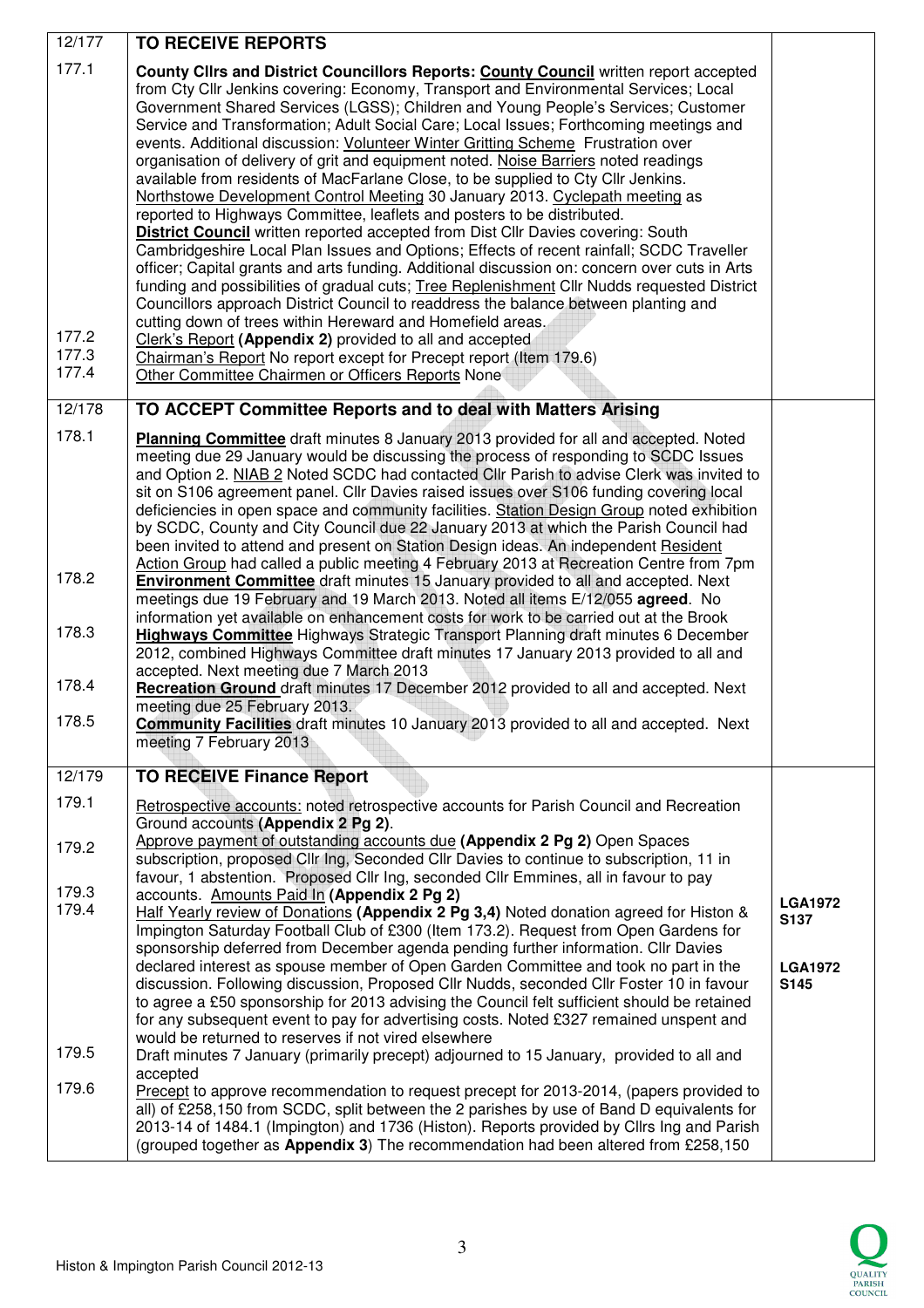| 180.3<br>180.4<br>180.5<br>12/181<br>181.1<br>181.2<br>181.3<br>181.4<br>181.5<br>181.6<br>181.7<br>12/182<br>12/183 | Chairman formally asked for meeting extension under Standing Order No 1 (x). All agreed<br><b>OTHER MATTERS AND REPORTS</b><br>Resolution: Histon & Impington Parish Council agrees to the following in respect of land at<br>Bypass Farm to the west of the B1049:<br>Pre planning application advice in respect of potential facilities that may be<br>considered on the site<br>A community grant application is submitted to SCDC in respect of assistance for a<br>potential acquisition of a leasehold interest in the site. Proposed Cllr Davies<br>seconded Cllr Abdullah all in favour and <b>agreed</b> . Noted a budget showing possible<br>costs would be prepared once likely purchase price known, say March/April 2013.<br>Item for next agenda<br>Strategy Workshop Feedback 24 November 2012, report from Cllr Ing. Deferred to next<br>agenda<br>Balfour Beatty Representatives from Balfour Beatty and County Council unable to attend,<br>Peta King-Parcell (Balfour Beatty) had provided scheme details. Newsletter article to be<br>prepared<br>Older Persons Co-Ordinator Written report from Co-Ordinator copied to all<br>Future of 110 Bus to Ely meeting due with Cambs Future Transport early February to<br>discuss. Cllr Parish and Cty Cllr Jenkins to attend, plus other interested parties<br>Formation of Working Party to look at Histon High Street/Commercial area. Agreed to form<br>a Working Party, interested Cllrs to contact Clerk. Next agenda<br>Flooding and the Environment Agency objectives for the protection of Agricultural land to<br>proceed with contacting the Environment Agency, and other flooding and drainage issues<br>arising. See Public Participation item 173.3<br><b>MATTERS FOR NEXT AGENDA</b><br>None<br>Date of Next Meeting:<br>Adjournment to Monday 28 <sup>th</sup> January 2013 7.30 p.m. to finalise Precept request, then<br>Monday 18 February 2013 7.30 p.m. - Recreation Centre, Recreation Ground, New<br>Road, Impington | Next agenda<br>Next agenda<br>IMPJDJ<br>Next agenda     |
|----------------------------------------------------------------------------------------------------------------------|-------------------------------------------------------------------------------------------------------------------------------------------------------------------------------------------------------------------------------------------------------------------------------------------------------------------------------------------------------------------------------------------------------------------------------------------------------------------------------------------------------------------------------------------------------------------------------------------------------------------------------------------------------------------------------------------------------------------------------------------------------------------------------------------------------------------------------------------------------------------------------------------------------------------------------------------------------------------------------------------------------------------------------------------------------------------------------------------------------------------------------------------------------------------------------------------------------------------------------------------------------------------------------------------------------------------------------------------------------------------------------------------------------------------------------------------------------------------------------------------------------------------------------------------------------------------------------------------------------------------------------------------------------------------------------------------------------------------------------------------------------------------------------------------------------------------------------------------------------------------------------------------------------------------------------------------------------------------------------------------------------------|---------------------------------------------------------|
|                                                                                                                      |                                                                                                                                                                                                                                                                                                                                                                                                                                                                                                                                                                                                                                                                                                                                                                                                                                                                                                                                                                                                                                                                                                                                                                                                                                                                                                                                                                                                                                                                                                                                                                                                                                                                                                                                                                                                                                                                                                                                                                                                             |                                                         |
|                                                                                                                      |                                                                                                                                                                                                                                                                                                                                                                                                                                                                                                                                                                                                                                                                                                                                                                                                                                                                                                                                                                                                                                                                                                                                                                                                                                                                                                                                                                                                                                                                                                                                                                                                                                                                                                                                                                                                                                                                                                                                                                                                             |                                                         |
|                                                                                                                      |                                                                                                                                                                                                                                                                                                                                                                                                                                                                                                                                                                                                                                                                                                                                                                                                                                                                                                                                                                                                                                                                                                                                                                                                                                                                                                                                                                                                                                                                                                                                                                                                                                                                                                                                                                                                                                                                                                                                                                                                             |                                                         |
|                                                                                                                      |                                                                                                                                                                                                                                                                                                                                                                                                                                                                                                                                                                                                                                                                                                                                                                                                                                                                                                                                                                                                                                                                                                                                                                                                                                                                                                                                                                                                                                                                                                                                                                                                                                                                                                                                                                                                                                                                                                                                                                                                             |                                                         |
|                                                                                                                      |                                                                                                                                                                                                                                                                                                                                                                                                                                                                                                                                                                                                                                                                                                                                                                                                                                                                                                                                                                                                                                                                                                                                                                                                                                                                                                                                                                                                                                                                                                                                                                                                                                                                                                                                                                                                                                                                                                                                                                                                             |                                                         |
|                                                                                                                      |                                                                                                                                                                                                                                                                                                                                                                                                                                                                                                                                                                                                                                                                                                                                                                                                                                                                                                                                                                                                                                                                                                                                                                                                                                                                                                                                                                                                                                                                                                                                                                                                                                                                                                                                                                                                                                                                                                                                                                                                             |                                                         |
|                                                                                                                      |                                                                                                                                                                                                                                                                                                                                                                                                                                                                                                                                                                                                                                                                                                                                                                                                                                                                                                                                                                                                                                                                                                                                                                                                                                                                                                                                                                                                                                                                                                                                                                                                                                                                                                                                                                                                                                                                                                                                                                                                             |                                                         |
|                                                                                                                      |                                                                                                                                                                                                                                                                                                                                                                                                                                                                                                                                                                                                                                                                                                                                                                                                                                                                                                                                                                                                                                                                                                                                                                                                                                                                                                                                                                                                                                                                                                                                                                                                                                                                                                                                                                                                                                                                                                                                                                                                             |                                                         |
|                                                                                                                      |                                                                                                                                                                                                                                                                                                                                                                                                                                                                                                                                                                                                                                                                                                                                                                                                                                                                                                                                                                                                                                                                                                                                                                                                                                                                                                                                                                                                                                                                                                                                                                                                                                                                                                                                                                                                                                                                                                                                                                                                             |                                                         |
|                                                                                                                      |                                                                                                                                                                                                                                                                                                                                                                                                                                                                                                                                                                                                                                                                                                                                                                                                                                                                                                                                                                                                                                                                                                                                                                                                                                                                                                                                                                                                                                                                                                                                                                                                                                                                                                                                                                                                                                                                                                                                                                                                             |                                                         |
|                                                                                                                      |                                                                                                                                                                                                                                                                                                                                                                                                                                                                                                                                                                                                                                                                                                                                                                                                                                                                                                                                                                                                                                                                                                                                                                                                                                                                                                                                                                                                                                                                                                                                                                                                                                                                                                                                                                                                                                                                                                                                                                                                             |                                                         |
|                                                                                                                      | CAPALC Bulletin January 2013 copied for all                                                                                                                                                                                                                                                                                                                                                                                                                                                                                                                                                                                                                                                                                                                                                                                                                                                                                                                                                                                                                                                                                                                                                                                                                                                                                                                                                                                                                                                                                                                                                                                                                                                                                                                                                                                                                                                                                                                                                                 |                                                         |
|                                                                                                                      | leaflet<br><b>IVC Notice of AGM/Governors Public meeting 5 February 2013</b>                                                                                                                                                                                                                                                                                                                                                                                                                                                                                                                                                                                                                                                                                                                                                                                                                                                                                                                                                                                                                                                                                                                                                                                                                                                                                                                                                                                                                                                                                                                                                                                                                                                                                                                                                                                                                                                                                                                                |                                                         |
|                                                                                                                      | villages<br>Circulation List SLCC magazine and bulletins; Local Council Review (interesting edition);<br>Cambs ACRE Community Action; Clerks & Councils Direct; Community Warden Scheme                                                                                                                                                                                                                                                                                                                                                                                                                                                                                                                                                                                                                                                                                                                                                                                                                                                                                                                                                                                                                                                                                                                                                                                                                                                                                                                                                                                                                                                                                                                                                                                                                                                                                                                                                                                                                     |                                                         |
| 180.2                                                                                                                | Councillors to attend, to be confirmed by 18 February together with any suggested topics<br>for discussion (note Highways Committee date). Minutes of meeting 28 October 2012<br>available. Noted Max Parish and Neil Davies willing to attend<br>Histon & Impington Residents Public meeting booked Recreation Centre 7pm Monday 4<br>February by Residents Group inviting residents to discuss development proposals for the                                                                                                                                                                                                                                                                                                                                                                                                                                                                                                                                                                                                                                                                                                                                                                                                                                                                                                                                                                                                                                                                                                                                                                                                                                                                                                                                                                                                                                                                                                                                                                              | <b>IMP/NSD</b>                                          |
| 180.1                                                                                                                | SCDC Parish Council Liaison meeting 7 March 6.30 p.m. at Cambourne - 2 nominated                                                                                                                                                                                                                                                                                                                                                                                                                                                                                                                                                                                                                                                                                                                                                                                                                                                                                                                                                                                                                                                                                                                                                                                                                                                                                                                                                                                                                                                                                                                                                                                                                                                                                                                                                                                                                                                                                                                            |                                                         |
| 12/180                                                                                                               | <b>RECENT CORRESPONDENCE</b>                                                                                                                                                                                                                                                                                                                                                                                                                                                                                                                                                                                                                                                                                                                                                                                                                                                                                                                                                                                                                                                                                                                                                                                                                                                                                                                                                                                                                                                                                                                                                                                                                                                                                                                                                                                                                                                                                                                                                                                |                                                         |
|                                                                                                                      | to £263,220 following a change of tax base figure by SCDC for Impington, although no<br>resulting change to the Council Tax payment for residents. Cllr Parish and Ing talked<br>members through the figures and decisions made in reaching the recommendation.<br>Following concern over high levels of reserves to be used as indicated in Cllr Parish's<br>report, and contrary to that discussed at Finance Legal and Admin Committee on 15<br>January 2013 and concern over possible omission of Skatepark fund, <b>agreed</b> to adjourn<br>the item to a reconvened meeting once simple headline information was made available,<br>and use of reserves figure clarified. Noted both Parish Councils had over recent years<br>worked to a 50% of precept reserves figure. Precept requirement to be submitted to SCDC<br>by 4 February 2013                                                                                                                                                                                                                                                                                                                                                                                                                                                                                                                                                                                                                                                                                                                                                                                                                                                                                                                                                                                                                                                                                                                                                          | Deferred to<br>reconvened<br>meeting<br>January<br>2013 |